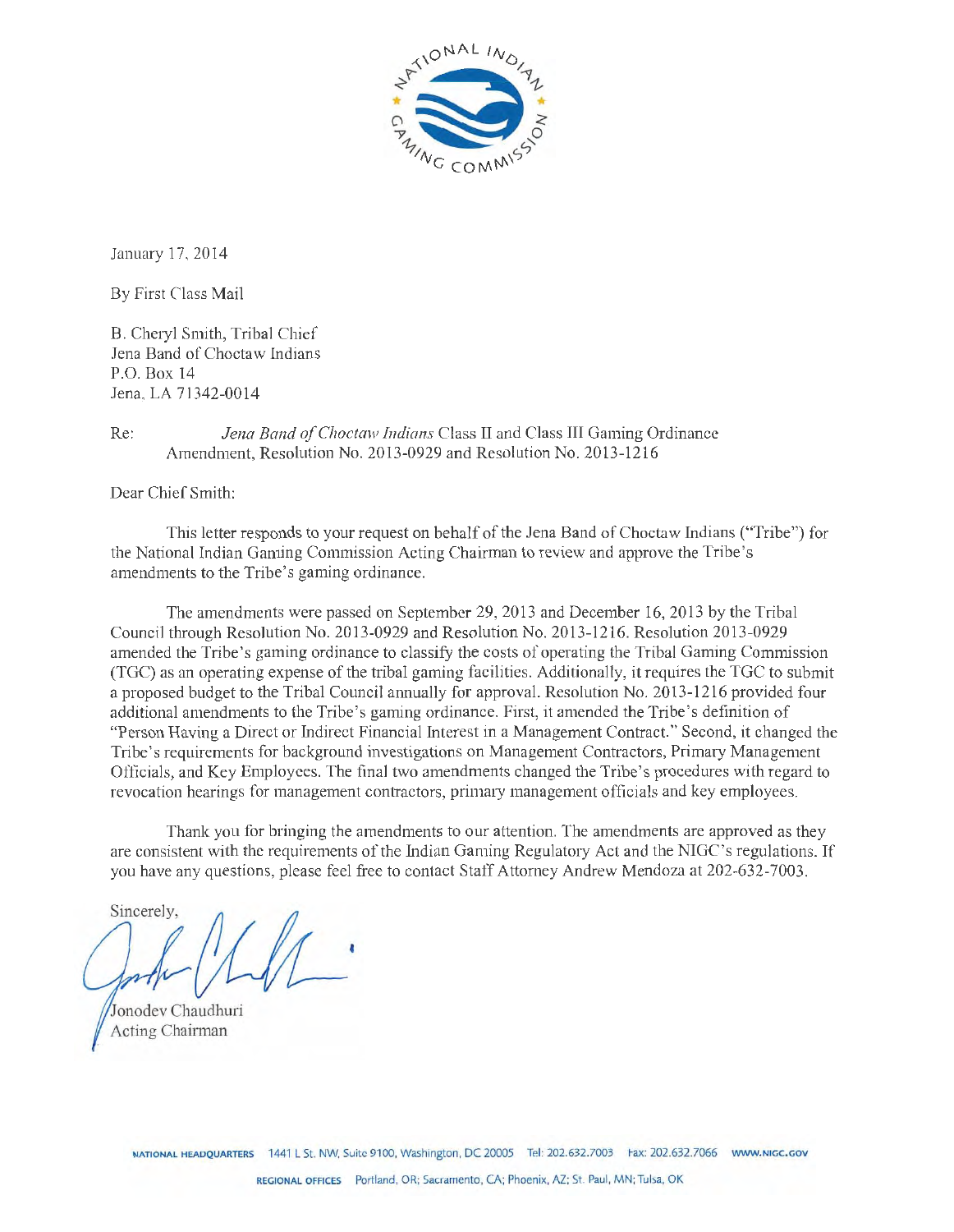

P. O. Box 14 • Jena, Louisiana 71342-0014 • Phone: 318-992-2717 • Fax: 318-992-8244

October 11, 2013

The Honorable Tracie Stephens Chairwoman, National Indian Gaming Commission 1441 L Street NW, Suite 9100 Washington, D. C. 20005

> Re: Amendment by Resolution to the Jena Band of Choctaw Indians Second Amended Class II/Class III Gaming Ordinance

Dear Chairwoman Stevens:

This letter is to request that the National Indian Gaming Commission review and approve the enclosed Tribal Council Resolution JBC 2013-0929 which amends The Jena Band of Choctaw Indians Second Amended Class II/Class III Gaming Ordinance.

If you have any questions or require any additional information, please do not hesitate to call me at the above listed telephone number or our Tribal Attorney, Julie R. Wilkerson, at 318-992- 0207.

Sincerely,

#### **JENA BAND OF CHOCTAW INDIANS**

 $B:~$  B. Chenel St

B. Cheryl Smith, Tribal Chief

 $\frac{\partial y}{\partial d}$   $\left(\frac{\partial y}{\partial x} - \frac{\partial y}{\partial y} - \frac{\partial y}{\partial y} \right)$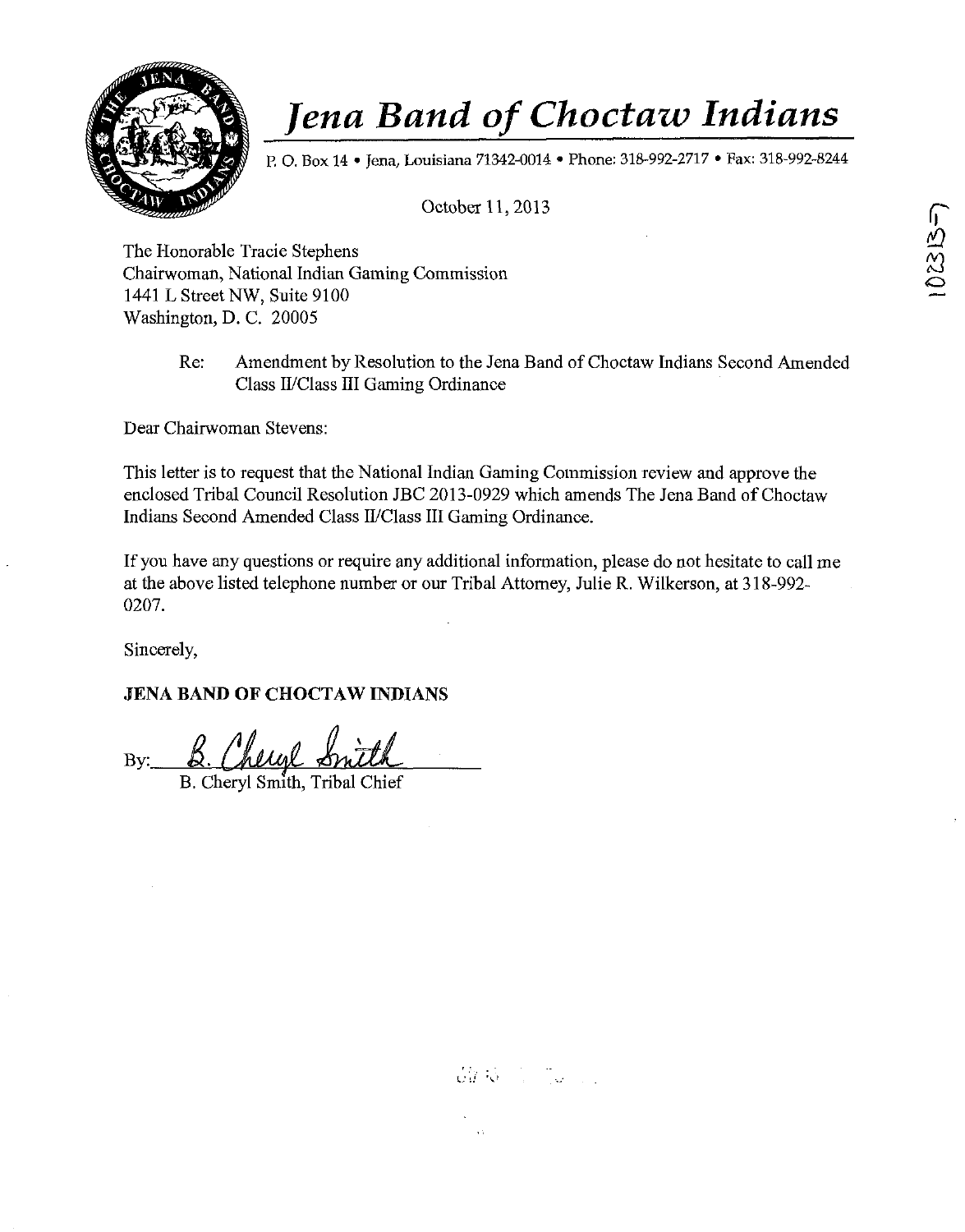

P. O. Box 14 • Jena, Louisiana 71342-0014 • Phone: 318-992-2717 • Fax: 318-992-8244

### **TRIBAL COUNCIL RESOLUTION JBC 2013-** *o* 4~.'f

**WHEREAS,** the Jena Band of Choctaw Indians is a sovereign federally recognized Indian tribe, Acknowledged as a Sovereign Indian Nation by the United States Government; and

**WHEREAS,** the Tribal Council of the Jena Band of Choctaw Indians (the "Tribal Council") is the governing body of the Jena Band of Choctaw Indians (the "Tribe"); and

**WHEREAS,** the Tribal Council is authorized by the Tribal Constitution to act and exercise Tribal Authority on behalf of the Tribe; and

**WHEREAS,** the Tribal Council has the duly authorized right to promote self-government on the Jena Band of Choctaw Tribal Lands; and

**WHEREAS,** on April 2, 2007, pursuant to the authorities granted by the Reorganization Act, the Secretary of the Department of the Interior proclaimed all lands held in trust by the United States of America to be the reservation of the Tribe; and

**WHEREAS,** the Tribal Council desires to amend the Second Amended Class II/Class III Gaming Ordinance adopted and enacted on June 18, 2013 and approved by the National Indian Gaming Commission on August 22, 2013 ("Ordinance") to provide for and classify the funding required to operate the Jena Band of Choctaw Indians Gaming Commission; and

**NOW, THEREFORE, BE IT RESOLVED** that the Tribal Council does hereby amend Chapter 2 of the Jena Band of Choctaw Indians Second Amended Class II/Class Ill Gaming Ordinance dated June 18, 2013 to add Section 21 las follows:

#### **Section 211. Tribal Gaming Commission Funding.**

The funds necessary to bear the costs of operation of the Tribal Gaming Commission shall be an operating expense of the Facilities. The Tribal Gaming Commission shall submit a proposed budget to Tribal Council annually for approvaL During the course of a budget term, the Tribal Council may, on request of the Tribal Gaming Commission, approve extraordinary expenses.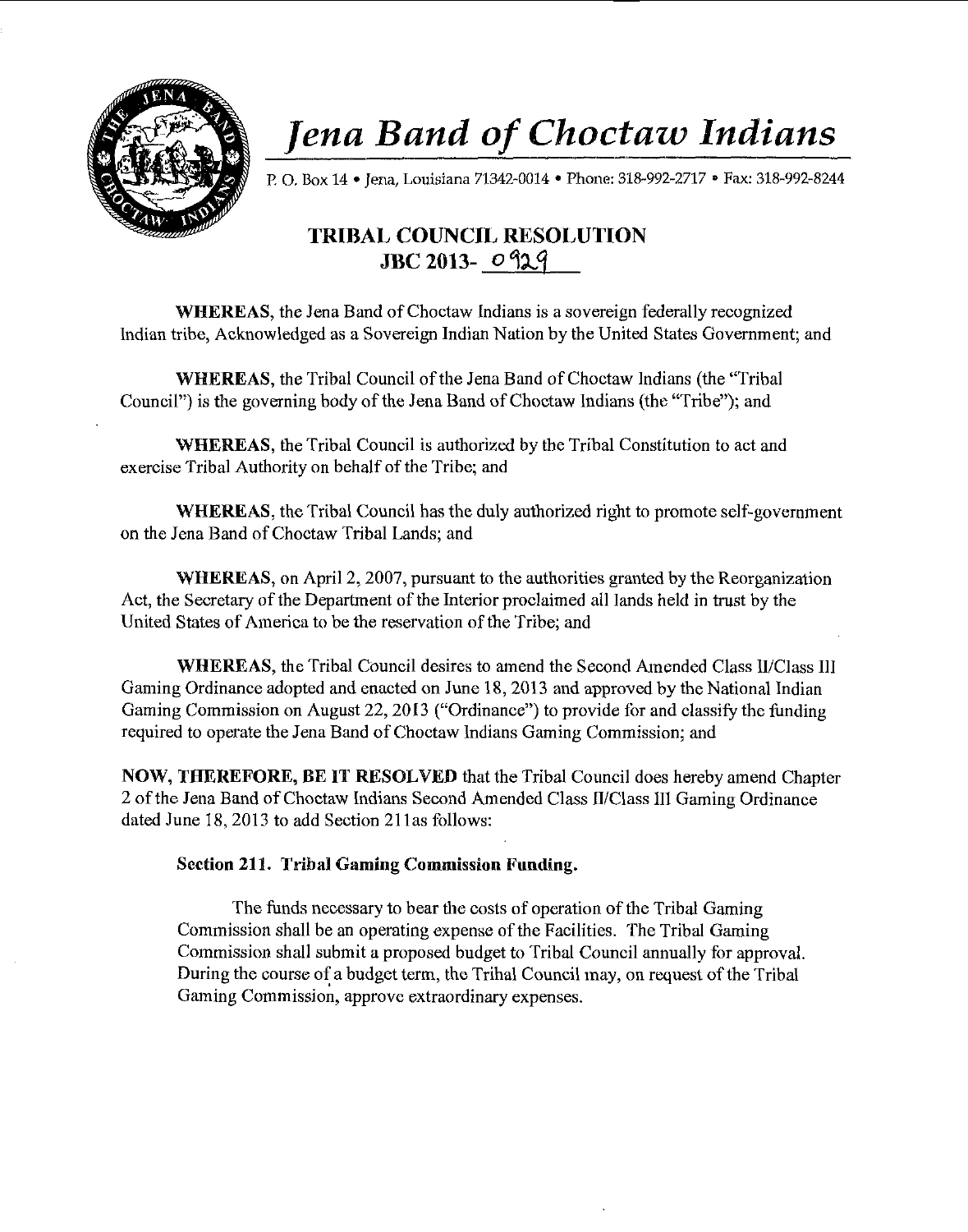NOW, THEREFORE, BE IT FURTHER RESOLVED that the Tribal Council does hereby authorize the Tribal Chief, B. Cheryl Smith, to submit to the National Indian Gaming Commission within fifteen (15) days of this date, this Resolution setting forth the amendments to the Jena Band of Choctaw Indians Second Amended Class II/Class III Gaming Ordinance dated June 18, 2013 and approved by the National Indian Gaming Commission on August 22, 2013.

#### **CERTIFICATION**

The stated resolution was enacted and adopted on the  $2.94$  day of  $\mathcal{L}_\rho$ tenber, 2013 by the Jena Band of Choctaw Indians Tribal Council, with a quorum present; the vote was <u>4</u> (for),  $\mathcal{O}$  (against)  $\mathcal{O}$  (absent).

B. Cheef Smith

B. Cheryl Smith

Jackson

Dana Monters

Dana Masters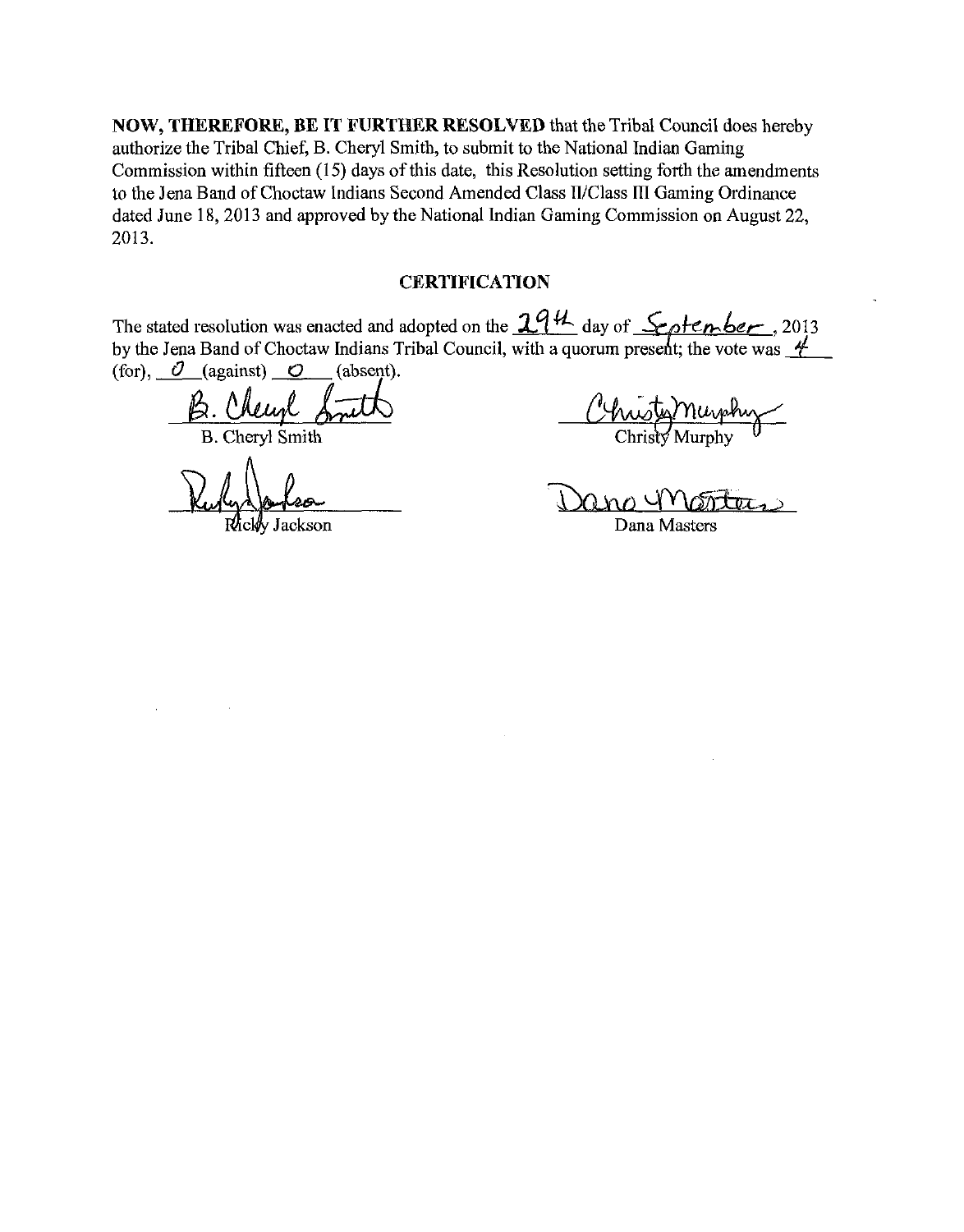

P. O. Box 14 • Jena, Louisiana 71342-0014 • Phone: 318-992-2717 • Fax: 318-992-8244

December 18, 2013

Acting Chairman, National lndian Gaming Commission 1441 L Street NW, Suite 9100 Washington, D. C. 20005

> Re: Amendment by Resolution to the Jena Band of Choctaw Indians Second Amended Class II/Class III Gaming Ordinance

Dear Acting Chairman:

This letter is to request that the National Indian Gaming Commission review and approve the enclosed Tribal Council Resolution JBC 2013-1216 which amends The Jena Band of Choctaw Indians Second Amended Class II/Class III Gaming Ordinance, approved on August 22, 2013.

lf you have any questions or require any additional information, please do not hesitate to call me at the above listed telephone number or our Tribal Attorney, Julie R. Wilkerson, at 318-992- 0207.

Sincerely,

#### **JENA BAND OF CHOCTAW INDIANS**

 $By:$   $B.$  Cheryl  $\mathcal{S}$ me

B. Cheryl Smith, Tribal Chief

cc: Michael Hoenig Andrew Mendoza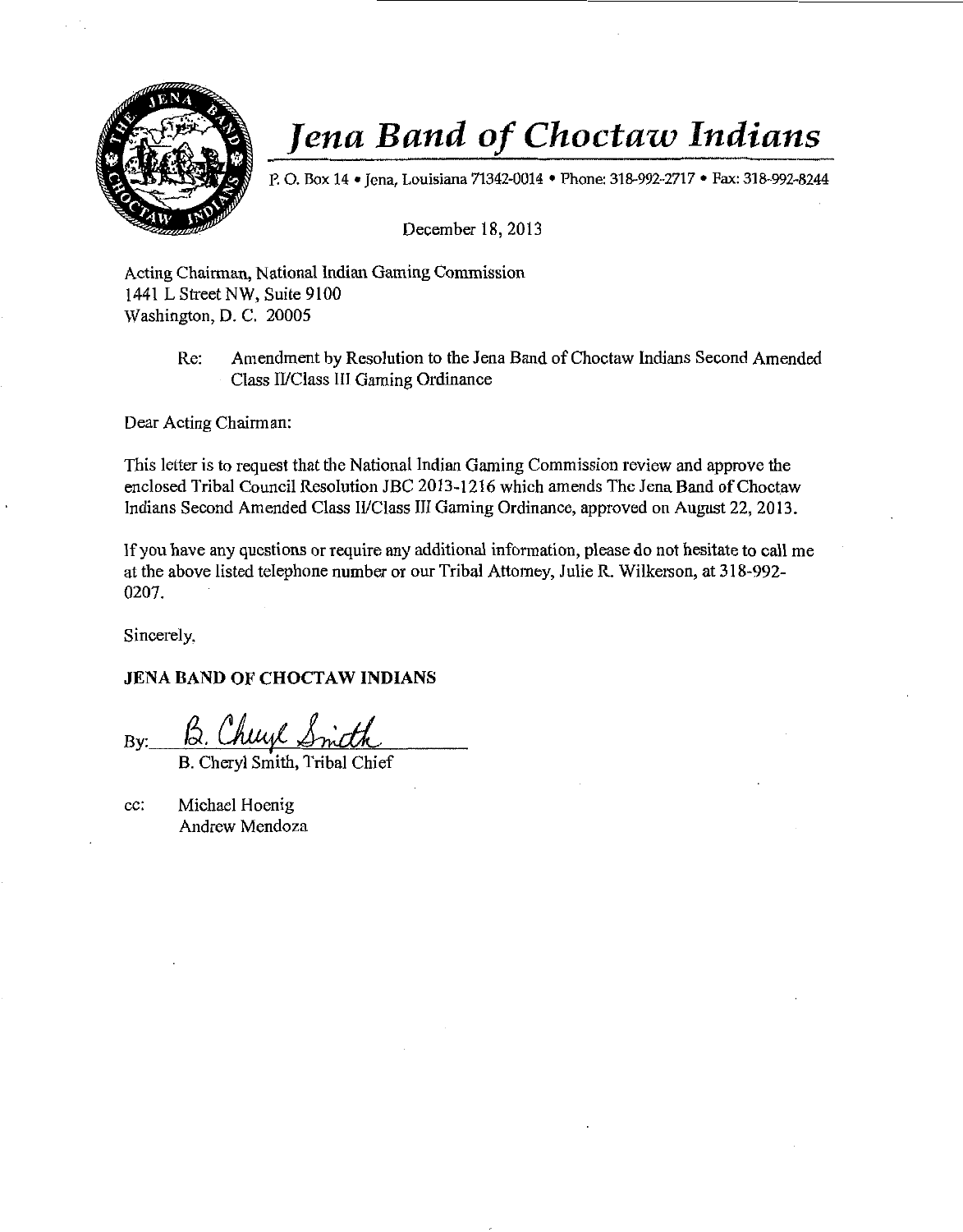

P. 0. Box 14 •Jena, Louisiana 71342-0014 • Phone: 318-992-2717 • Fax: 318-992-8244

### TRIBAL COUNCIL RESOLUTION  $JBC 2013 - 21b$

WHEREAS, the Jena Band of Choctaw Indians is a sovereign federally recognized Indian tribe, Acknowledged as a Sovereign Indian Nation by the United States Government; and

WHEREAS, the Tribal Council of the Jena Band of Choctaw Indians (the "Tribal Council") is the governing body of the Jena Band of Choctaw Indians (the "Tribe"); and

WHEREAS, the Tribal Council is authorized by the Tribal Constitution to act and exercise Tribal Authority on behalf of the Tribe; and

WHEREAS, the Tribal Council has the duly authorized iight to promote self-government on the Jena Band of Choctaw Tribal Lands; and

WHEREAS, on April 2, 2007, pursuant to the authorities granted by the Reorganization Act, the Secretary of the Department of the Interior proclaimed all lands held in trust by the United States of America to be the reservation of the Tribe; and

WHEREAS, the Tribal Council desires to amend the Second Amended Class II/Class III Gaming Ordinance adopted and enacted on June 18, 2013 and approved by the National Indian Gaming Commission on August 22, 2013 ("Ordinance") to comply with certain revisions to the regulations of the National Indian Gaming Commission; and

NOW, THEREFORE, BE IT RESOLVED that the Tribal Council does hereby amend and restate Section  $103(r)(4)$ of the Ordinance as follows:

 $\mathcal{L}(4)$  When a corporation is a party to a management contract, any person who is a director or who holds at least five percent (5%) of the issued and outstanding stock alone or in combination with another stockholder who is a spouse, parent, child, or sibling when the corporation is publicly traded or the top ten (10) shareholders for a privately held corporation; or"

NOW, THEREFORE, BE IT RESOLVED that the Tribal Council does hereby amend and restate Section  $406(b)(8)$  of the Ordinance as follows:

 $"$ (8) For each felony for which there is an ongoing prosecution or a conviction, the charge, the name and address of the court involved, and the date and disposition if any;"